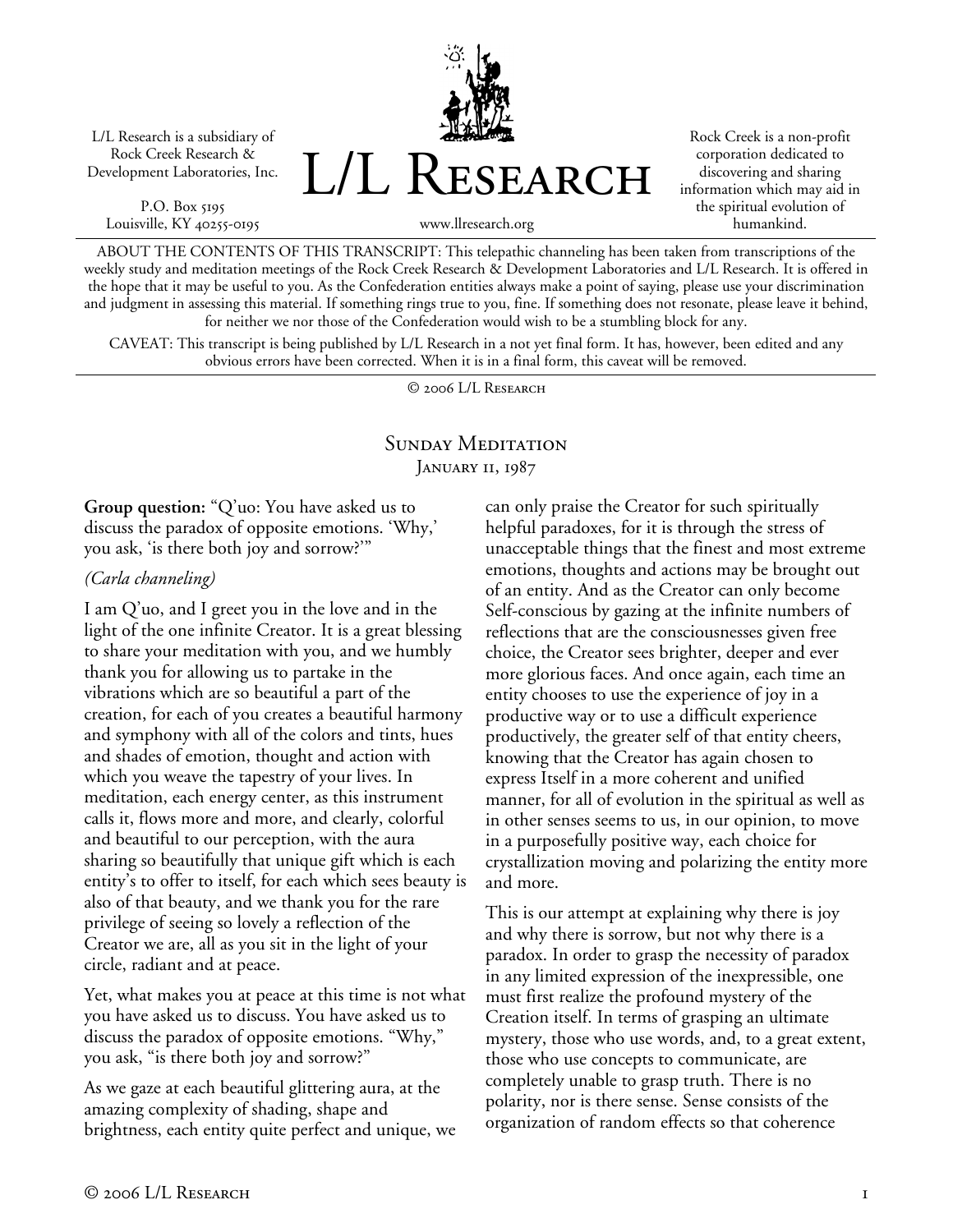may be established. This is indeed the discipline of the personality.

The mind of your conscious self is able only to deal with sense. Therefore, it is extremely common among your peoples to see the Deity Itself in a polarized fashion. All of your illusion depends upon polarity, and not yours alone, but a large portion, indeed, a considerable one of the total experience of which we are at this present moment aware. Thus, the physical and metaphysical laws, shall we say, or descriptions of the way things are arranged, must include polarity of all kinds and the concept of oppositeness. The either/or nature of your experience is designed to enable the decision-making process that, as each entity moves through the density of choice, each choice has the chance of being a firm and serious choice, one highly polarized, making one a more conscious person.

Thus, all of the emotions may be found to have the opposite, and, indeed, in some way, include and evoke the opposite shadow, for has there been pure joy without sorrow? Or unadulterated sorrow without some fond or joyful shade?

As the seeker becomes able to grasp the intended use of both joy and sorrow, the seeker may then balance joy with sorrow and sorrow with joy, sickness with health and health with sickness, in all experience of polarized nature whatever, finding in any polarity of seeming catalyst a free choice for the emotion expressed in experience. It is rare for seekers to find it easy to master this discipline, but the problem of polarity being a central lesson for love and wisdom and balance between them shall be with you for a long portion of experience, and it is well to begin the process of either/or so that in each choice you may become a bit more balanced, a bit more compassionate, and a bit more aware of the full consciousness of love which created both joy and sadness and polarity itself, for in the end, if we can find joy an occasion to worship and sadness an occasion to praise, we shall once and for all have learned a central lesson of consciousness.

We leave you, delighting in the joysome and riotous symphony of planets, stars, galaxies and infinite constellations. We are grateful for the intensity of your seeking, and shall be with any which shall request our presence during meditation, that we may in silence kneel within the heart and bow before the

perfect whole and unified creation which is All and in All.

We are those of Q'uo. We ask, as always, that you take no thought for any idea which may have been offered by us which you find unhelpful. We are far from infallible, and are imperfect and most humble in our offering to you of our opinions. We thank you again and again, and must reluctantly leave this channel. We would transfer at this time. I am Q'uo.

# *(Jim channeling)*

I am Q'uo, and greet each of you again in love and light through this instrument. At this time it is our privilege to attempt to be of service by asking if there might be any queries?

**H:** Yes, I have just a small question, you might find, but this aura that keeps coming up, that can be seen with certain photography, is this aura related or connected to the soul as we understand the soul?

I am Q'uo. We might suggest that the aura, as you have called it, is a reflection, shall we say, not only of an entity's current ability to blend mind, body and spirit in its present incarnation, but is also a reflection of an entity's seeking throughout its entire series of incarnational experiences so that that quality which you call the soul brings into incarnation certain abilities and propensities that then become the foundation, shall we say, of the current incarnation's study. Therefore, when one looks upon the manifestation known as the aura, one may see a register of a seeker's current and previous attempts to blend the evolution of mind, body and spirit.

May we speak further, my brother?

**H:** No, that does it pretty good. Thank you.

I am Q'uo, and we thank you, my brother. Is there another query?

**R:** Yes, if you please. We are learning from various sources that perhaps the end of an age or the end of a civilization could be transpiring, and it seems as though we need perhaps words of encouragement as to how to consider this and how to accept it, not perhaps what to expect as such, as how do we as seekers of light, how do we respond so that we can remain strong, steadfast? What can we do?

I am Q'uo, and, my sister, you have queried upon a large subject which each seeker may find it shares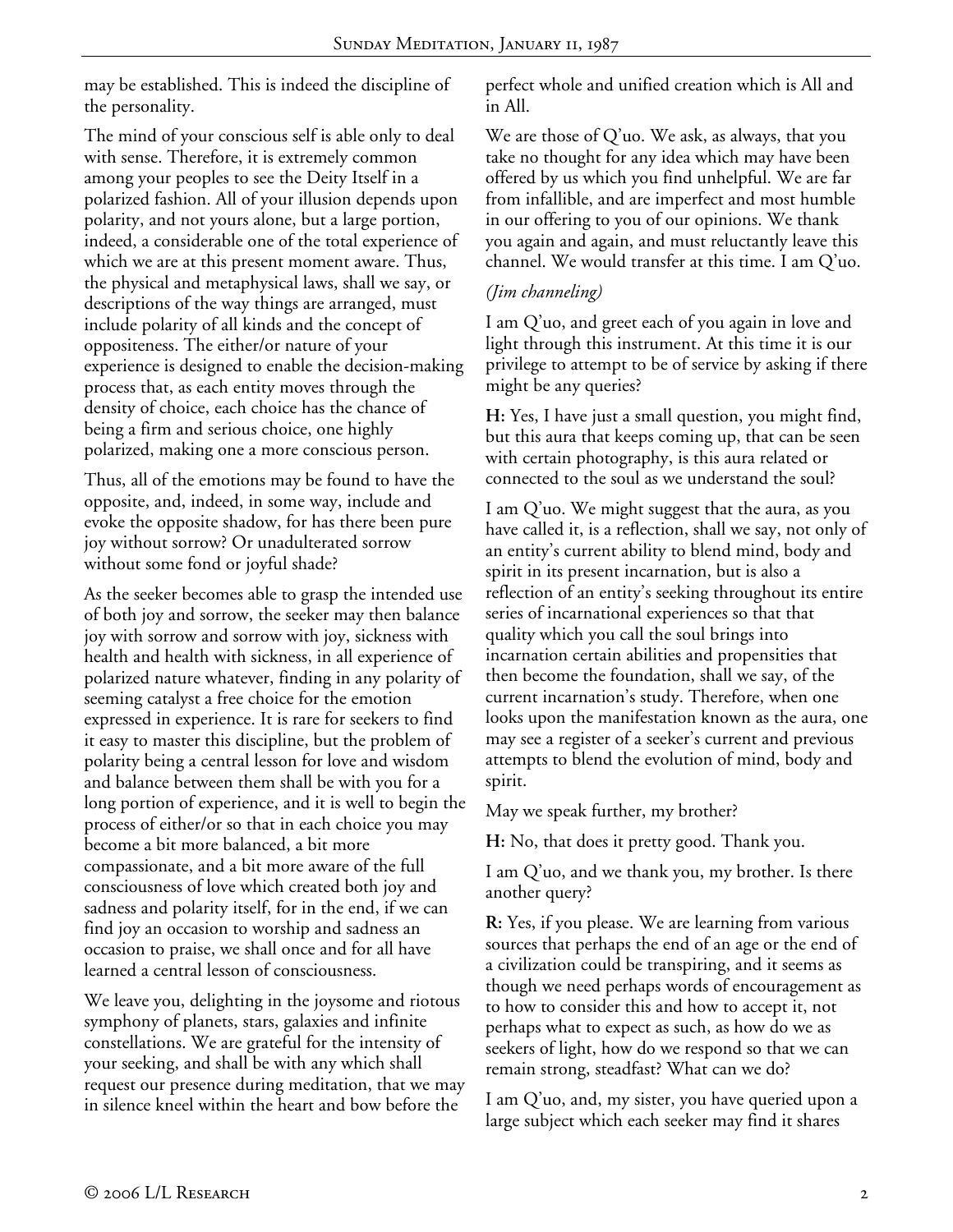with all others, yet which it might also find is reflected in the personal pattern of experience in a unique fashion. In general, we might suggest that each seeker remember the one Creator in each daily experience by spending time communing in the meditative state with the source of all cycles, all changes, and all movement in the evolutionary process. Such time spent in meditation allows the seeker to fashion a regularized channel, shall we say, through its own subconscious mind to those sources of power, shall we say, which manifest themselves as love and light, or compassion and wisdom in the metaphysical sense, and when contacted in a regular fashion become an unseen foundation upon which each day might be constructed.

For some the meditative state is aided by prayers, by the giving of praise and thanksgiving for that which is the seeker's to share with others that day, and perhaps with the study of information which the seeker finds of inspirational and instructional value. Thus, with this regularized framework of study and inspiration, the seeker prepares the incarnational self to receive those lessons and to provide those services which are its to experience, and to share, not only for the day, as you call it, but one after the other for the entire incarnational experience.

Thusly prepared, the seeker may move through its incarnational experiences empowered by the faith that there is purpose and direction to the life pattern, and that that which comes before the seeker's notice is appropriate and full of purpose and opportunity to learn and to serve. Thus, no matter what experience might find its way into the incarnational pattern, the seeker thus empowered by faith and the desire to learn and serve may look upon each experience as being yet another opportunity for the Creator to know Itself and to be served and glorified by the seeker that has the will and faith to penetrate the outer appearance of things and to find at their heart the love and the light of the one Creator.

May we speak further, my sister?

**R:** That is very, very explanatory. I'm quite inspired. Thank you.

I am Q'uo, and we thank you, my sister. Is there another query?

**Carla:** I've got one I'd like to stick in because of hers. I have a theory, which I haven't asked about yet, that I'd like to, that the reason that the Confederation contacts keep urging us to look on the praise and thanksgiving side of things, and not to go get mountain camps where the disasters won't happen, is that positive energies go into the planet, just like all of the negative energies went into it that made it what it is today. And if enough people are afraid and start preparing, they might hasten the day. Is that possible? That we actually heal the planet a little by trusting it?

I am Q'uo, and, in general, my sister, we find that you have begun to uncover the basic nature of your illusion, that is, that one within the illusion will perceive the experiences of the incarnation in a manner which is congruent with what one believes about the experience that it has. This is to say that as one moves through the incarnational pattern, all experience that comes before the notice of the seeker has the potential to be viewed in either, what you may call, a positive or radiant fashion, or the negative, magnetic fashion. This assumes that all events contain the unity of the one Creator and therefore will be perceived in the fashion which the perceiver chooses.

Thus, if one's mind is filled with the fear of a certain event, and this fear has power enough within the being of the entity, it will begin to color, shall we say, the way in which the entity perceives more and more of its illusion and experience within the illusion.

Thus, it becomes necessary at some point for the seeker to choose the manner by which it will view those experiences of which it finds itself a part. These perceptions, then, have the power to transform experience. This is why the messages which we and others of the Confederation of Planets in the Service of the One Creator [offer] always stress the benefit and necessity of regular meditation in order that the nature of the illusion in which each finds itself moving might be made more clear and coherent to the inner eye, and thus be seen as the infinite manifestation of one Being, the one Creator.

May we speak further, my sister?

**Carla:** No, that was quite beautiful. I thank you very much.

I am Q'uo, and we thank you, my sister. Is there another query?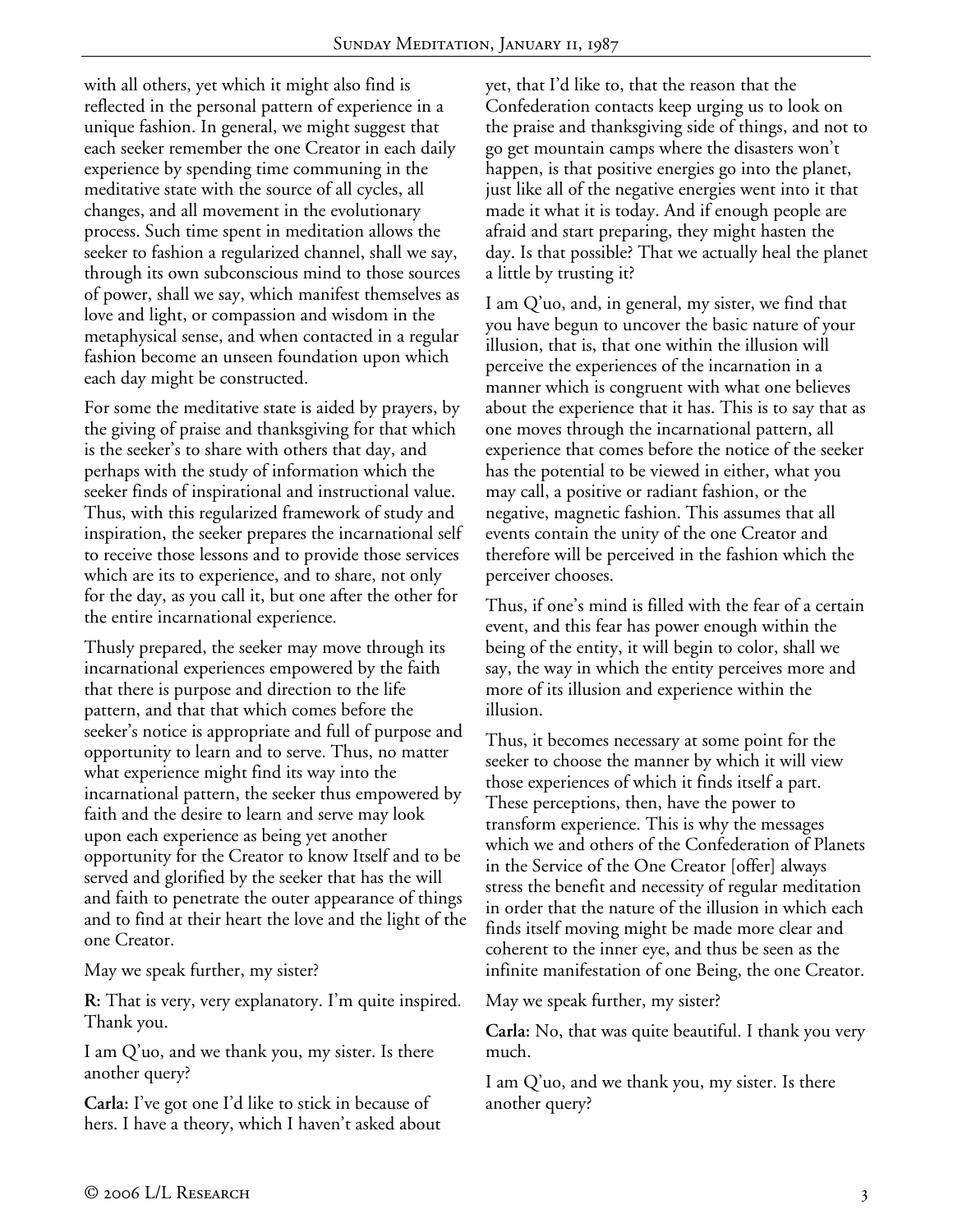**H:** I have a query, one more. At the end of [the] cycle we're in right now, the seventy-five thousand year cycle, just how gradual will it be? Will it really be noticeable among the population, that something is definitely wrong with the world?

I am Q'uo, and, my brother, we might suggest that the transition, as you would call it, has already begun and the perceptive eye may continue to notice that as your time continues to move, and events within the personal environment and the worldwide environment continue to transpire, that the general quality of thoughts having more effect upon the material world will be noticed, for the density of compassion, towards which you now move, is one in which the effect of the mind is immediate upon the personal experience and the environment. Thus, as one thinks, one experiences the effects of thought in a much quicker fashion. The movement has begun toward the vibrational change and is anticipated to continue for a greater portion of your time and experience than many who study this phenomenon have assumed.

We might suggest that it is a process rather than event, and, therefore, due to the cumulative effect of the free will of the population of your planetary sphere, the culmination of this process cannot be ascertained with any degree of accuracy, but may be understood to be expressing itself in each entity and event upon your planetary sphere so that those who have begun to become sensitized to the evolutionary process that each partakes of, each entity then will begin to notice that events and experiences seem to be filled with more intensity and potential for transformation.

May we speak further, my brother?

**H:** No, that explains that all right. Thank you.

I am Q'uo, and we thank you once again, my brother. Is there another query at this time?

**T:** Yes, I have a question, dealing with something a little bit different than the general line of questioning had to do. It has to do with manifesting either things or situations, people, or even a state of mind, a state of feeling about various things in our lives. I've been doing some study over the last year about how to manifest various things, various situations that you desire in your life. And most of the things that I've studied and read basically agree, and I would just like to get your comments on how

we can manifest something in our lives that we desire.

I am Q'uo, and, my brother, we might suggest that desire has brought each into the incarnation. The power of the desire to experience your third-density illusion and the potential for transformation which it provides all within its boundaries is that which [each] present upon your planetary sphere has desired. The power of desire is that which moves each entity through each incarnation and each density or dimension in the eventual returning into unity with the one Creator. For, indeed, it is desire that has set the creation in motion, as the one Creator expressed the desire to know Itself and to do so by sending portions of Itself into the far reaches of what you know as the creation to experience all that may be experienced and to bring this experience as a harvest to the one Creator that It might know Itself in ways not available had it not desired to know Itself through Its many portions.

Thus, each entity within each density of the creation carries within it the same power of motivation and direction that empowers the entire creation—the desire to know, the desire to be, the desire to grow, to serve. This desire manifests itself in a workable fashion within your illusion as the qualities of what we may call will and faith. As an entity focuses the power of the will in any particular direction and empowers that will with the faith that what is willed or desired may be obtained, the entity then unleashes the power of desire to move itself in a certain direction for a certain purpose.

Thus, it is not a question of what is possible, but what one desires, for each entity may utilize the power of the will and the sustenance of faith to move itself in any direction which it chooses by its own free will choice.

May we speak further, my brother?

**T:** I have a comment—hopefully you'll comment on it. You're saying basically, then, that we are all the Creator and that whatever we focus our desire on we can bring to fruition by sustaining that desire …

### *(Side one of tape ends.)*

**T:** … a lot of emotion behind a desire for a certain thing or situation or state of mind, then, is that a gauge by which we can gauge our own desire? I mean, I think I want something, but then if I'm not able to sustain a high level of emotion behind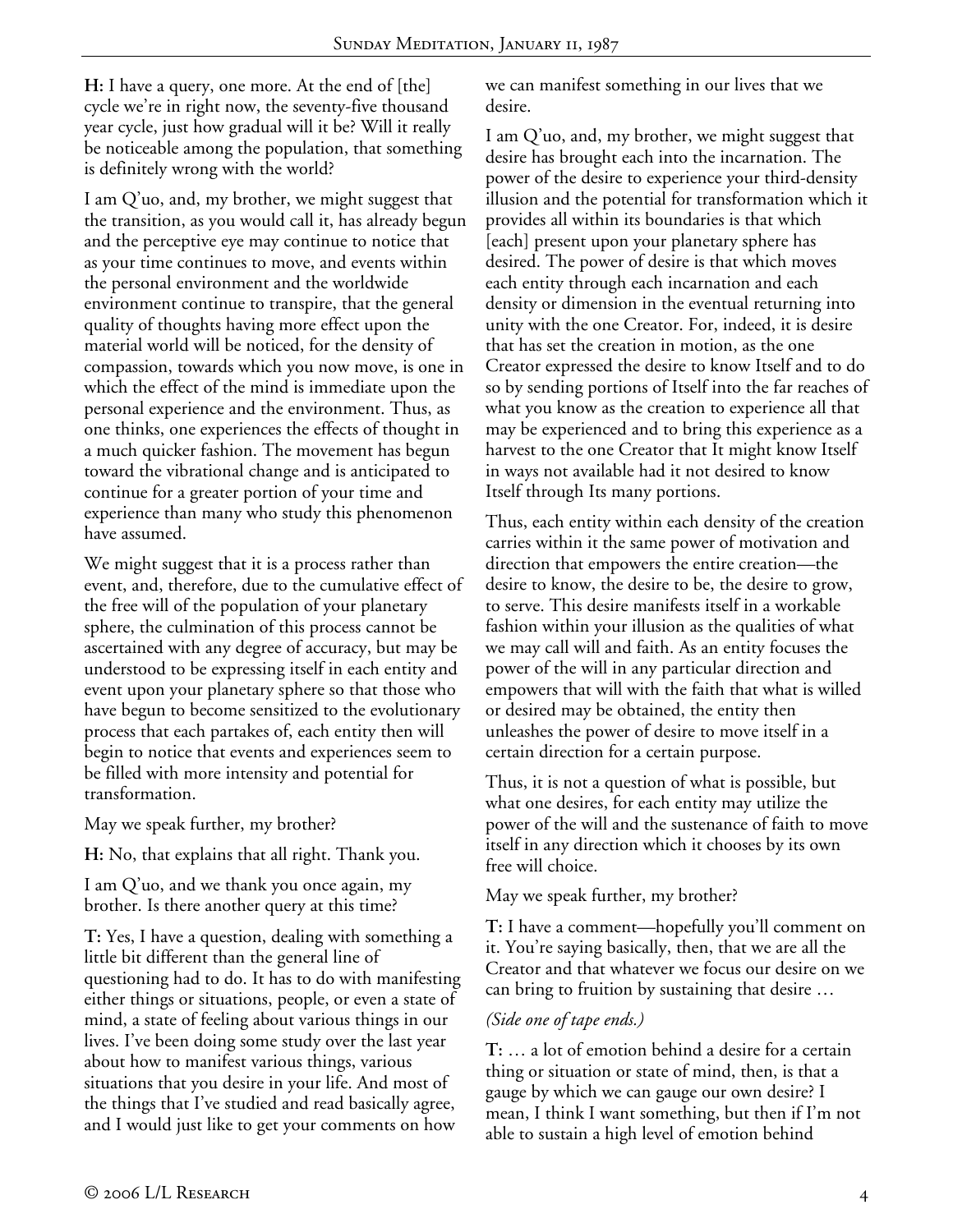wanting it, can I pretty much take that as saying, well, I don't guess, at another level of my being, that I really do want that? Does that make any sense?

I am Q'uo, and we apologize for the delay, my brother. We might suggest that situation of which you speak is basically perceived correctly, for each entity is a complex expression of a variety of desires both preincarnatively chosen and chosen during the incarnation. These desires may have more or less power or focus of attention for each entity. Thus, if an entity has decided before the incarnation that it wishes to learn a certain set of lessons and provide a certain set of services, shall we say, and during the incarnation by the action of free will choosing decides that there are other areas in which it wishes to move its attention and focus its desire, there may arise a conflict within the subconscious mind of the entity so that that which has been chosen more recently works at cross currents, shall we say, to those basic qualities of choice made previous to the incarnation.

Thus, it is sometimes the case that an entity will find itself somewhat confused and unable to realize certain desires that it has chosen for itself. In such cases, the realigning of the entity's choices and their priorities is often a process which is speeded by the careful inward searching of what is truly of most value to the entity, for it is indeed so that the power of desire focused through the expression of will and faith provides an entity the ability to move itself as it chooses if its choices are fundamentally in harmony, shall we say, with its truest nature, that which has been brought with it into the incarnational experience.

Thus, for the most efficient expression and fulfillment of desire, it is well to know the self and those qualities which have become the foundation stones of the entity and which provide it a base upon which it might stand as it views the universe about it and chooses its path of moving through that creation.

May we speak further, my brother?

**T:** No, thank you very much.

I am Q'uo, and we thank you, my brother. Is there another query?

**Carla:** I'll give you one last question since nobody else has one. This is from J. I'll try to paraphrase it from her letter. She said it had occurred to her that the channel seemed a lot like the contact, and she wondered if those who channeled weren't wanderers channeling their true density selves.

I am Q'uo, and we find that though the supposition is one which may be correct in some cases, yet it is far too general in its application, for many instruments upon your planetary sphere at this time are from densities and portions of densities not available to their present incarnational experience and ability to contact in a reliable fashion. It is more nearly correct to suggest that those who offer themselves in service to others as vocal channels are able to provide information of a nature which is congruent with their own current level of seeking, thus attracting to themselves that which is in harmonic resonance with the nature of information which they have been utilizing within the life experience. Thus, as one learns, one may share that which has been found helpful to the self with others.

The most dynamic type of instruction is the personal experience, thus instruments may find that that which they have to share in the vocal channeling is oftentimes a reflection of the personal experience, and thus becomes a teaching and learning tool not only for the self, but for others within the evident reach of the self which serves as instrument.

May we speak further, my sister?

**Carla:** Not any further tonight. Thank you so much. Anybody else have questions?

**R:** Yes. Q'uo, I have heard and read and chanced to meet an entity by the name *(inaudible)*. By any chance are you teaching it or know of or of a form of that energy?

I am Q'uo, and as a grouping of entities into what you would call a social memory complex, we are of an origin which is exterior to your own planetary sphere. We are aware of many of the nature of the one of which you speak which have successfully moved through the various planes of experience which your planetary sphere offers as its thirddensity illusion. Many are those such as this entity who have learned well what is within this illusion and now offer themselves as teachers and guides, as you would call them, who are able to be of service by making contacts with vocal channels similar to the experience which each within this circle of seeking shares this evening.

May we speak further, my sister?